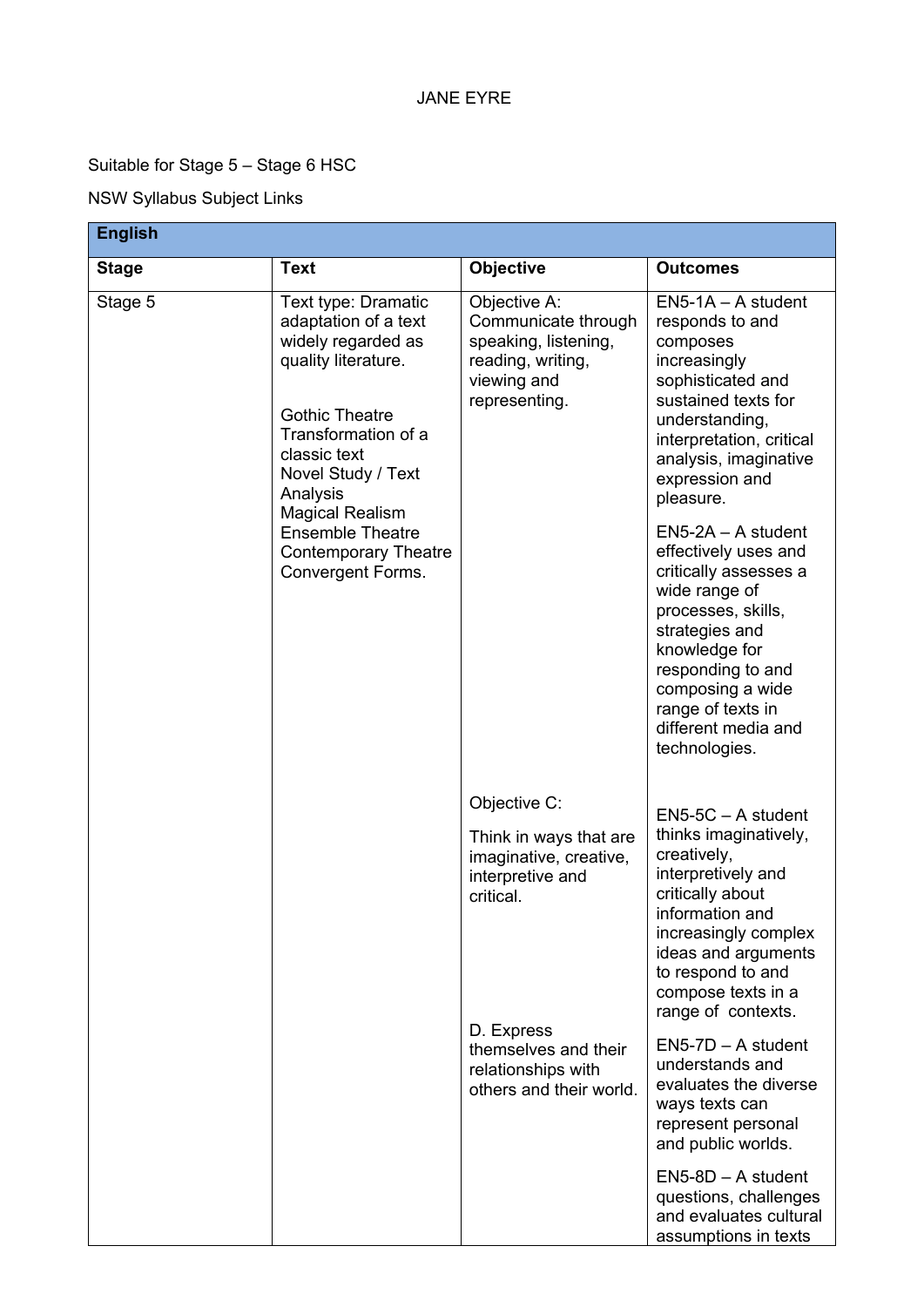|                            |                                                                                           |                                                                                                                  | and their effects on<br>meaning.                                                                                                                                                                                                   |
|----------------------------|-------------------------------------------------------------------------------------------|------------------------------------------------------------------------------------------------------------------|------------------------------------------------------------------------------------------------------------------------------------------------------------------------------------------------------------------------------------|
| <b>Stage 6 Preliminary</b> | <b>Standard English:</b><br><b>Texts and Human</b><br>Experiences<br>(Supplementary text) | Objective A:<br>Communicate through<br>speaking, listening,<br>reading, writing,<br>viewing and<br>representing. | $EN12-1 -$<br>Independently<br>responds to and<br>composes complex<br>texts for<br>understanding,<br>interpretation, critical<br>analysis, imaginative<br>expression and<br>pleasure.                                              |
|                            |                                                                                           |                                                                                                                  | $EN12-2 - Uses,$<br>evaluates and justifies<br>processes, skills and<br>knowledge required to<br>effectively respond to<br>and compose texts in<br>different modes,<br>media and<br>technologies.                                  |
|                            |                                                                                           | Objective B: Use<br>language to shape<br>and make meaning<br>according to purpose,<br>audience and context       | EN12-3 - Analyses<br>and uses language<br>forms, features and<br>structures of texts and<br>justifies their<br>appropriateness for<br>purpose, audience<br>and context and<br>explains effects on<br>meaning.                      |
|                            |                                                                                           | Objective C:<br>Think in ways that are<br>imaginative, creative,<br>interpretive and<br>critical.                | $EN12-5 - Thinks$<br>imaginatively,<br>creatively,<br>interpretively,<br>analytically and<br>discerningly to<br>respond to and<br>compose texts that<br>include considered<br>and detailed<br>information, ideas and<br>arguments. |
|                            |                                                                                           |                                                                                                                  | $EN12-6$ – Investigates<br>and explains the<br>relationships between<br>texts.                                                                                                                                                     |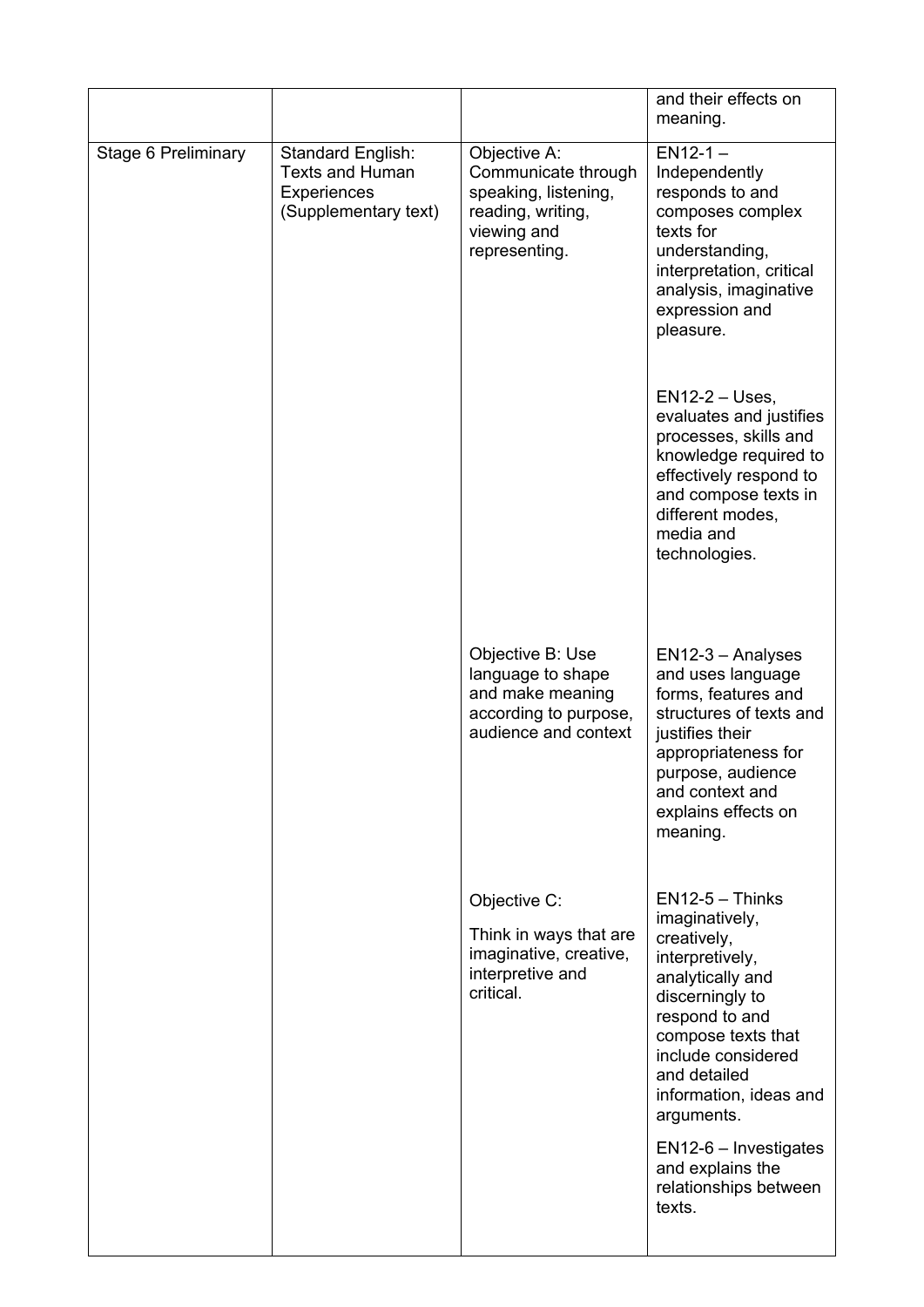|             |                                                                                                  | D. Express<br>themselves and their<br>relationships with<br>others and their world.                              | $EN12-7 - Explains$<br>and evaluates the<br>diverse ways texts<br>can represent<br>personal and public<br>worlds.<br>$EN12-8 - Explains$<br>and assesses cultural<br>assumptions in texts                                   |
|-------------|--------------------------------------------------------------------------------------------------|------------------------------------------------------------------------------------------------------------------|-----------------------------------------------------------------------------------------------------------------------------------------------------------------------------------------------------------------------------|
|             |                                                                                                  |                                                                                                                  | and their effects on<br>meaning.                                                                                                                                                                                            |
| Stage 6 HSC | <b>Standard English:</b><br><b>Texts and Human</b><br><b>Experiences</b><br>(Supplementary text) | Objective A:<br>Communicate through<br>speaking, listening,<br>reading, writing,<br>viewing and<br>representing. | $EA11-1 - Responds$<br>to, composes and<br>evaluates complex<br>texts for<br>understanding,<br>interpretation, critical<br>analysis, imaginative<br>expression and<br>pleasure.                                             |
|             |                                                                                                  |                                                                                                                  | $EA11-2 -$ Uses and<br>evaluates processes,<br>skills and knowledge<br>required to effectively<br>respond to and<br>compose texts in<br>different modes,<br>media and<br>technologies.                                      |
|             |                                                                                                  | Objective B: Use<br>language to shape<br>and make meaning<br>according to purpose,<br>audience and context.      | EA11-3 - Analyses<br>and uses language<br>forms, features and<br>structures of texts<br>considering<br>appropriateness for<br>specific purposes,<br>audiences and<br>contexts and<br>evaluates their effects<br>on meaning. |
|             |                                                                                                  | Objective C: Think in<br>ways that are<br>imaginative, creative,<br>interpretive and<br>critical.                | $EA11-5 - Thinks$<br>imaginatively,<br>creatively,<br>interpretively and<br>critically to respond to,<br>evaluate and<br>compose texts that<br>synthesise complex<br>information, ideas and<br>arguments.                   |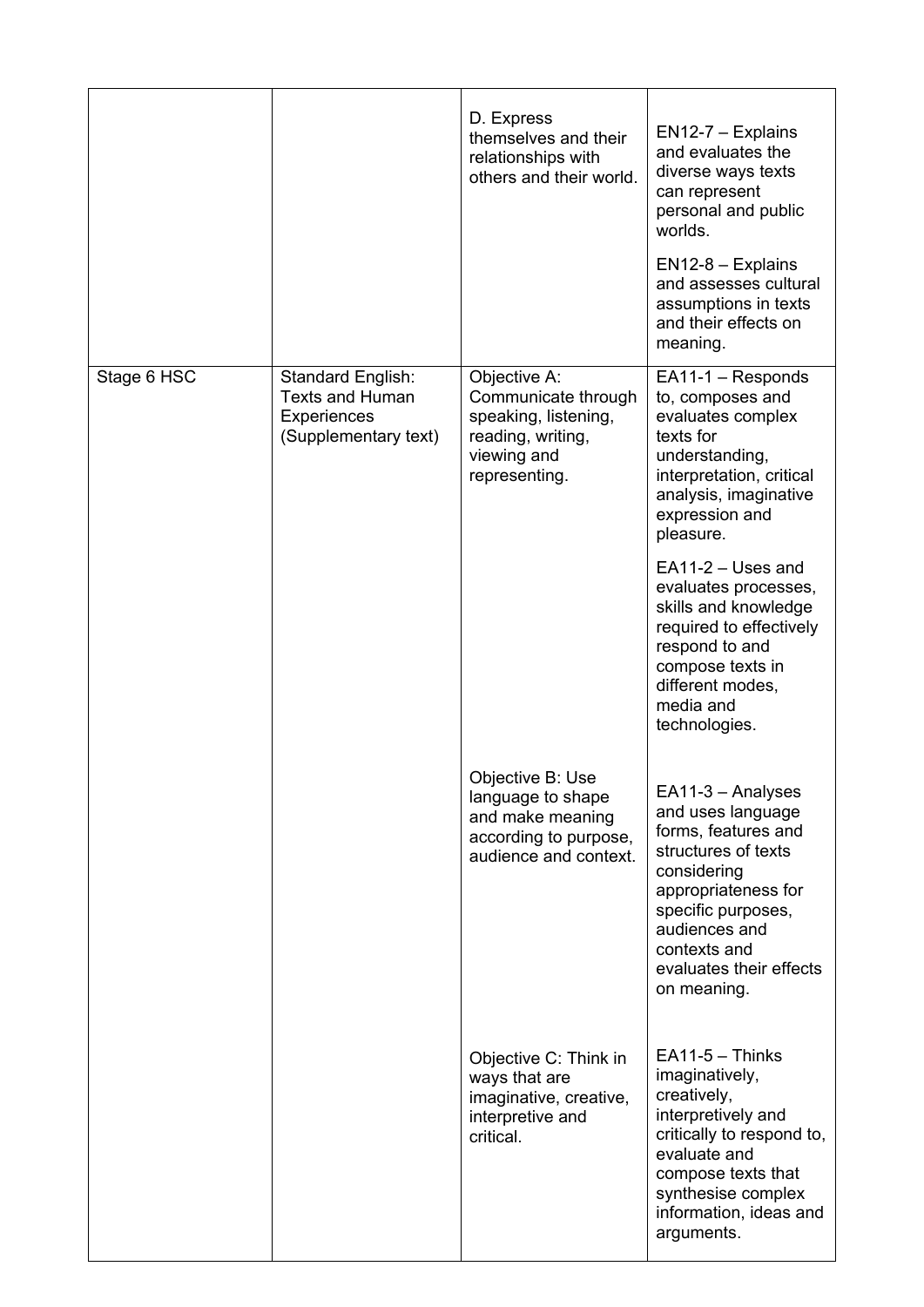|              |                                                                                                                                             | Objective D: Express<br>themselves and their<br>relationships with<br>others and their world. | EA11-6 - Investigates<br>and evaluates the<br>relationships between<br>texts.<br>$EA11-7 - Evaluate$<br>the diverse ways texts<br>can represent                                                                                                                                                                                                                                                                                                                                                                                                                                         |
|--------------|---------------------------------------------------------------------------------------------------------------------------------------------|-----------------------------------------------------------------------------------------------|-----------------------------------------------------------------------------------------------------------------------------------------------------------------------------------------------------------------------------------------------------------------------------------------------------------------------------------------------------------------------------------------------------------------------------------------------------------------------------------------------------------------------------------------------------------------------------------------|
|              |                                                                                                                                             |                                                                                               | personal and public<br>worlds and recognises<br>how they are valued.<br>EA11-8 - Explains<br>and evaluates cultural<br>assumptions and<br>values in texts and<br>their effects on<br>meaning.                                                                                                                                                                                                                                                                                                                                                                                           |
| <b>Drama</b> |                                                                                                                                             |                                                                                               |                                                                                                                                                                                                                                                                                                                                                                                                                                                                                                                                                                                         |
| <b>Stage</b> | <b>Content</b>                                                                                                                              | Objective                                                                                     | <b>Outcomes</b>                                                                                                                                                                                                                                                                                                                                                                                                                                                                                                                                                                         |
| Stage 5      | Gothic Theatre/ text<br>adaptation<br>Related content:<br><b>Ensemble Theatre</b><br><b>Contemporary Theatre</b><br><b>Convergent Forms</b> | Performing<br>Appreciating                                                                    | 5.2.2 Selects and<br>uses performance<br>spaces, theatre<br>conventions and<br>production elements<br>appropriate to<br>purpose and audience<br>5.2.3 Employs a<br>variety of dramatic<br>forms, performance<br>styles, dramatic<br>techniques,<br>theatrical conventions<br>and technologies to<br>create dramatic<br>meaning.<br>5.3.1 Responds to,<br>reflects on and<br>evaluates elements of<br>drama, dramatic<br>forms, performance<br>styles, dramatic<br>techniques and<br>theatrical conventions<br>5.3.2 Analyses the<br>contemporary and<br>historical contexts of<br>drama |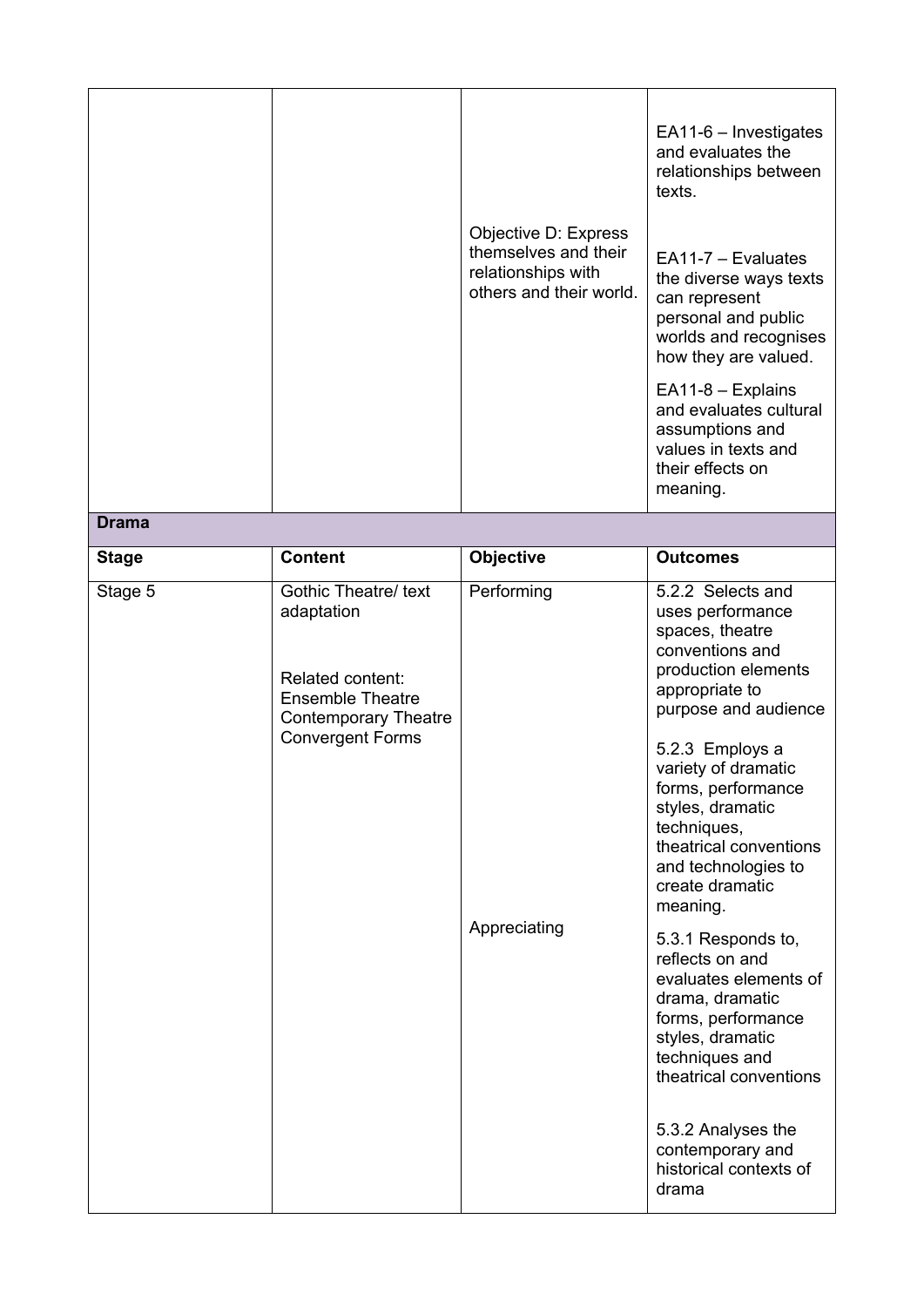| Stage 6 - Preliminary | <b>Gothic Theatre/ text</b><br>adaptation<br><b>Related content:</b><br><b>Ensemble Theatre</b><br><b>Contemporary Theatre</b><br><b>Convergent Forms</b> | Performing<br><b>Critically Studying</b> | P2.2 Understands the<br>contributions to a<br>production of the<br>playwright, director,<br>dramaturg, designers,<br>front-of-house staff,<br>technical staff and<br>producers.<br>P2.6 Appreciates the<br>variety of styles,<br>structures and<br>techniques that can<br>be used in making<br>and shaping a<br>performance.<br>P3.2 Understands the<br>variety of influences<br>that have impacted<br>upon drama and<br>theatre performance<br>styles, structures<br>and techniques.<br>P3.3 Analyses and<br>synthesises research<br>and experiences of<br>dramatic and<br>theatrical styles,<br>traditions and<br>movements.<br>P3.4 Appreciates the<br>contribution that<br>drama and theatre<br>make to Australian<br>and other societies by<br>raising awareness<br>and expressing ideas<br>about issues of |
|-----------------------|-----------------------------------------------------------------------------------------------------------------------------------------------------------|------------------------------------------|------------------------------------------------------------------------------------------------------------------------------------------------------------------------------------------------------------------------------------------------------------------------------------------------------------------------------------------------------------------------------------------------------------------------------------------------------------------------------------------------------------------------------------------------------------------------------------------------------------------------------------------------------------------------------------------------------------------------------------------------------------------------------------------------------------------|
| Stage 6 HSC           | Contemporary<br><b>Australian Theatre</b><br>Practice (Context<br>only)                                                                                   | Making<br>Performing                     | interest.<br>H1.3 Uses knowledge<br>of dramatic and<br>theatrical forms, styles<br>and theories to inform<br>and enhance<br>individual and group<br>devised works.<br>H <sub>2.4</sub> Appreciates the<br>dynamics of drama as<br>a performing art.<br>H <sub>2.5</sub> Appreciates the<br>high level of energy<br>and commitment<br>necessary to develop                                                                                                                                                                                                                                                                                                                                                                                                                                                        |